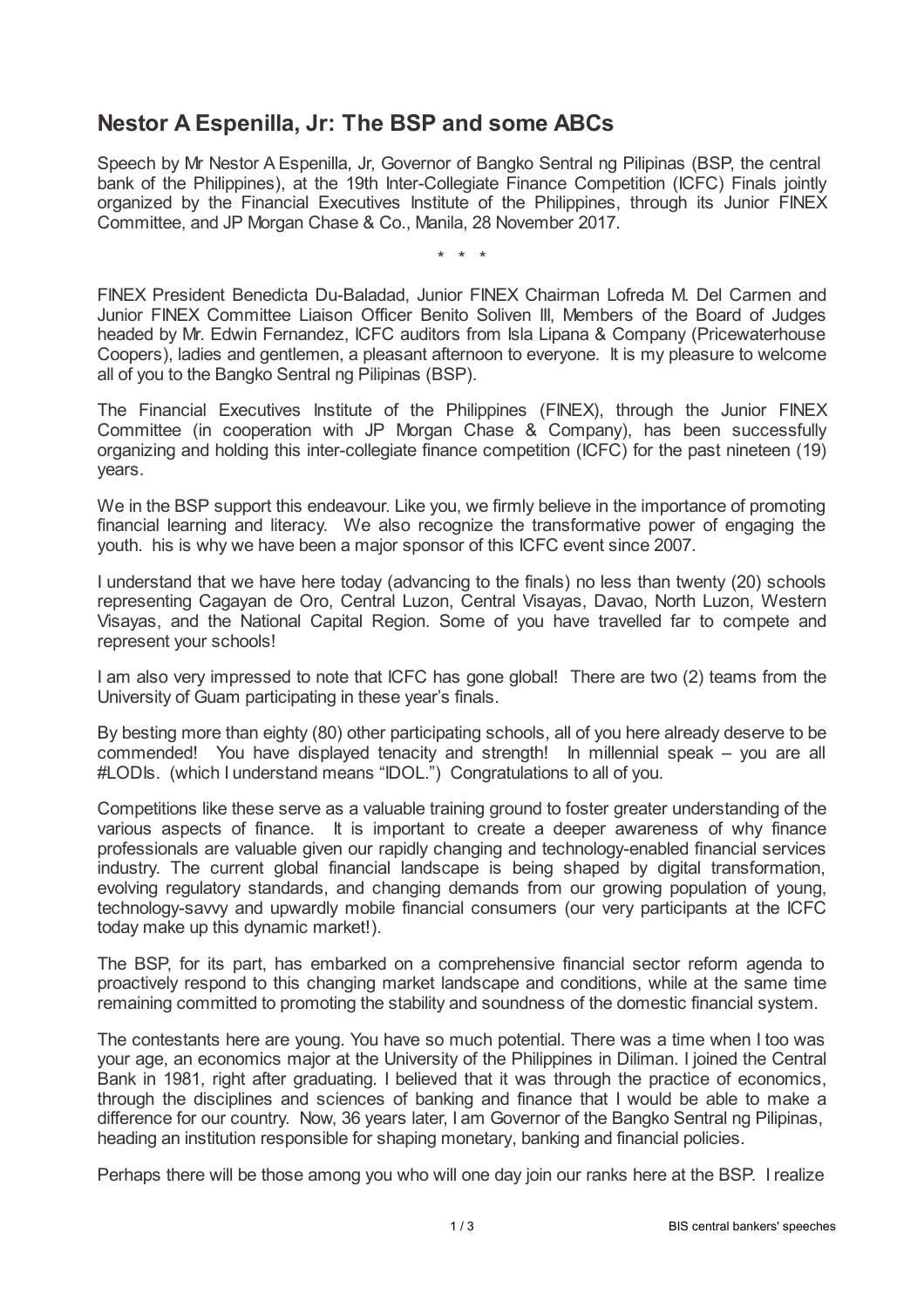that this is not a career fair. But since it is quite refreshing and exciting to be in a room full of so many young people who have shown passion for the financial profession, I will take this opportunity to speak about how fulfilling it is to be part of team BSP. Maybe I can influence you in your future choice of career.

In the BSP, we engage in nation building through the formulation of monetary policy, banking supervision and the functioning of an efficient and reliable payments settlements system. We work so that there would be an enabling regulatory environment for businesses, commerce and industry to flourish and so that our citizens and firms could enjoy price stability as a foundation for making sound investment, consumption and savings decisions.

Through the BSP's pursuit of deep and meaningful financial and structural reforms through the years, along with policies and actions of National Government agencies and the indispensable cooperation of the private sector, the Philippines currently enjoys macroeconomic stability.

We are currently one of the fastest growing investment-grade rated economies in the region with a better-than-market forecast GDP growth of 6.9 percent in the third quarter of 2017. This is our 75th consecutive quarter of economic growth since the Asian financial crisis!

Amid this rapid growth, inflation remains within target, with estimates showing it will settle at 3.2 percent this year, 3.4 percent in 2018, and 3.2 percent in 2019, versus the official target band of 2.0 to 4.0 percent. We have maintained price stability through the BSP's adoption of the Inflation Targeting framework in 2002.

Our banking system is also strong and stable, with banks lending more to productive sectors. The BSP's risk-based approach (which requires banks to put up more buffers when taking on more risks), regulations on risk management, macro-prudential measures, alignment of regulations with international standards while observing peculiarities of the domestic economy, all ensure that banks perform in a safe and sound manner and that the economy is guarded against shocks that may affect financial sector stability.

It is indeed fulfilling (and a source of great pride) to work for an institution that is part of (and that influences) this narrative.

Looking back on my journey and how I began like most of you here … full of ideas and brimming with passion, allow me to further share some ABCs which brought me to where I am today:

1. Aspire to achieve. Always have a deep-seated desire to achieve a certain goal. To do this, you need preparation and discipline. I am sure this resonates with all of you here as these are already the finals. All of you are here because of rigorous preparation. Apply the same tenacity, win or lose, as you leave the BSP Assembly Hall today.

2. Build character – have grit. Angela Duckworth, a University of Pennsylvania professor authored a bestselling book titled, Grit: The Power of Passion and Perseverance. She said grit, rather than talent or luck, predicts a high level of achievement. Grit is a combination of passion and perseverance;

## Finally

3. Chill. It is important to maintain a cool disposition and possess a calm confidence. Otherwise, it is so easy to be distracted, weakening earlier preparation and even knowledge. Sayang naman. Do not let this happen.

With the background information I have shared with you on the BSP, and my ABC-tips – Aim to Achieve, Build Character (have grit) and stay Chill, I hope I have inspired you… not just for today's competition, but even as you complete your studies and as you contemplate on how best